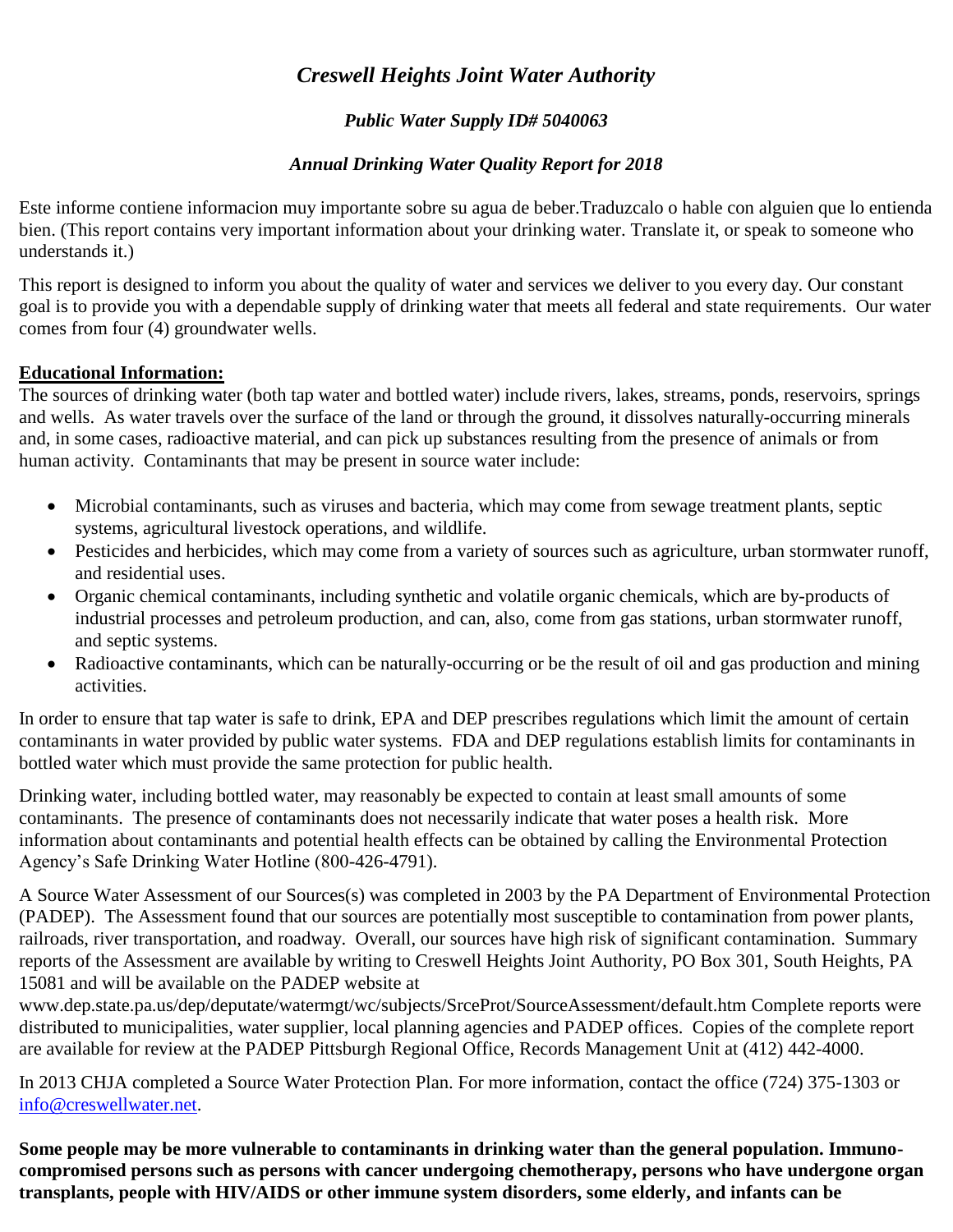**particularly at risk from infections. These people should seek advice about drinking water from their health care providers. EPA/CDC guidelines on appropriate means to lessen the risk of infection by cryptosporidium and other microbiological contaminants are available from the Safe Drinking Water Hotline (800-426-4791).**

Creswell Heights Joint Water Authority routinely monitors for constituents in your drinking water according to Federal and State laws. The following table shows what we detected in our water during the period of January 1<sup>st</sup> to December 31<sup>st</sup>, 2018. It's important to remember that the presence of these constituents does not necessarily pose a health risk. In the following tables, you will find many terms and abbreviations you may not be familiar with. To help you better understand these terms we have provided the following:

## **Definitions and Abbreviations:**

*ppm*=Parts per million or milligrams per Liter (mg/L). One part per million corresponds to one minute in two years or a single penny in \$10,000.

 $ppb$ =Parts per billion or micrograms per Liter ( $\mu$ g/L). One part per billion corresponds to one minute in 2,000 years, or a single penny in \$10,000,000.

*Action Level* – the concentration of a contaminant that, if exceeded, triggers treatment or other requirements which a water system must follow.

*Maximum Contaminant Level* - The "Maximum Allowed" (MCL) is the highest level of a contaminant that is allowed in drinking water. MCLs are set as close to the MCLGs as feasible using the best available treatment technology.

*Maximum Contaminant Level Goal* - The "Goal" (MCLG) is the level of a contaminant in drinking water below which there is no known or expected risk to health. MCLGs allow for a margin of safety.

*Maximum Residual Disinfectant Level (MRDL)* –The highest level of disinfectant allowed in drinking water. There is

convincing evidence that addition of a disinfectant is necessary for control of microbial contaminants.

**Maximum Residual Disinfectant Level Goal (MRDLG)** – The level of drinking water disinfectant below which there is no known or expected risk to health. MRDLGs do not reflect the benefits of the use of disinfectants to control microbial contaminants.

**Minimum Residual Disinfectant Level (MinRDL) –** The minimum level of residual disinfectant required at the entry point to the distribution system.

| <b>TEST RESULTS</b>      |                        |              |                  |                          |                  |                |                |                                                                                                                                   |
|--------------------------|------------------------|--------------|------------------|--------------------------|------------------|----------------|----------------|-----------------------------------------------------------------------------------------------------------------------------------|
| <b>Contaminant</b>       | Date<br><b>Sampled</b> | <b>Units</b> | <b>Violation</b> | Level<br><b>Detected</b> | Range            | <b>MCLG</b>    | <b>MCL</b>     | <b>Likely Source of Contamination</b>                                                                                             |
| Haloacetic Acids         | 2018                   | ppb          | N <sub>0</sub>   | 14.0                     | $9.80 -$<br>14.0 | $\theta$       | 60             | By-product of drinking water<br>chlorination                                                                                      |
| <b>Trihalomethanes</b>   | 2018                   | ppb          | N <sub>o</sub>   | 44.0                     | $26.0-$<br>44.0  | $\theta$       | 80             | By-product of drinking water<br>disinfection                                                                                      |
| <b>Nitrate</b>           | $8 - 8 - 18$           | ppm          | N <sub>o</sub>   | 0.234                    | (a)              | 10             | 10             | Run-off from fertilizer use, leaching<br>from septic tank sewage, erosion of<br>natural deposits                                  |
| Fluoride                 | $9 - 5 - 18$           | ppm          | N <sub>o</sub>   | 0.2                      | (a)              | $\overline{2}$ | $\overline{2}$ | Water additive that promotes strong<br>teeth, erosion of natural deposits,<br>discharge from fertilizer and<br>aluminum factories |
| Barium                   | $9 - 5 - 18$           | ppm          | N <sub>0</sub>   | 0.0292                   | (a)              | $\overline{c}$ | $\overline{2}$ | Discharge of drilling wastes,<br>Discharge from metal refineries,<br>erosion of natural deposits                                  |
| Distribution<br>Chlorine | $2 - 18$               | mg/l         | N <sub>o</sub>   | 0.56                     | $0.56 -$<br>0.98 | 4.0            | 4.0            | Additive to control microbes                                                                                                      |

a.) Only one sample required. All samples were taken on the dates shown. The results are from the latest samples required by regulations.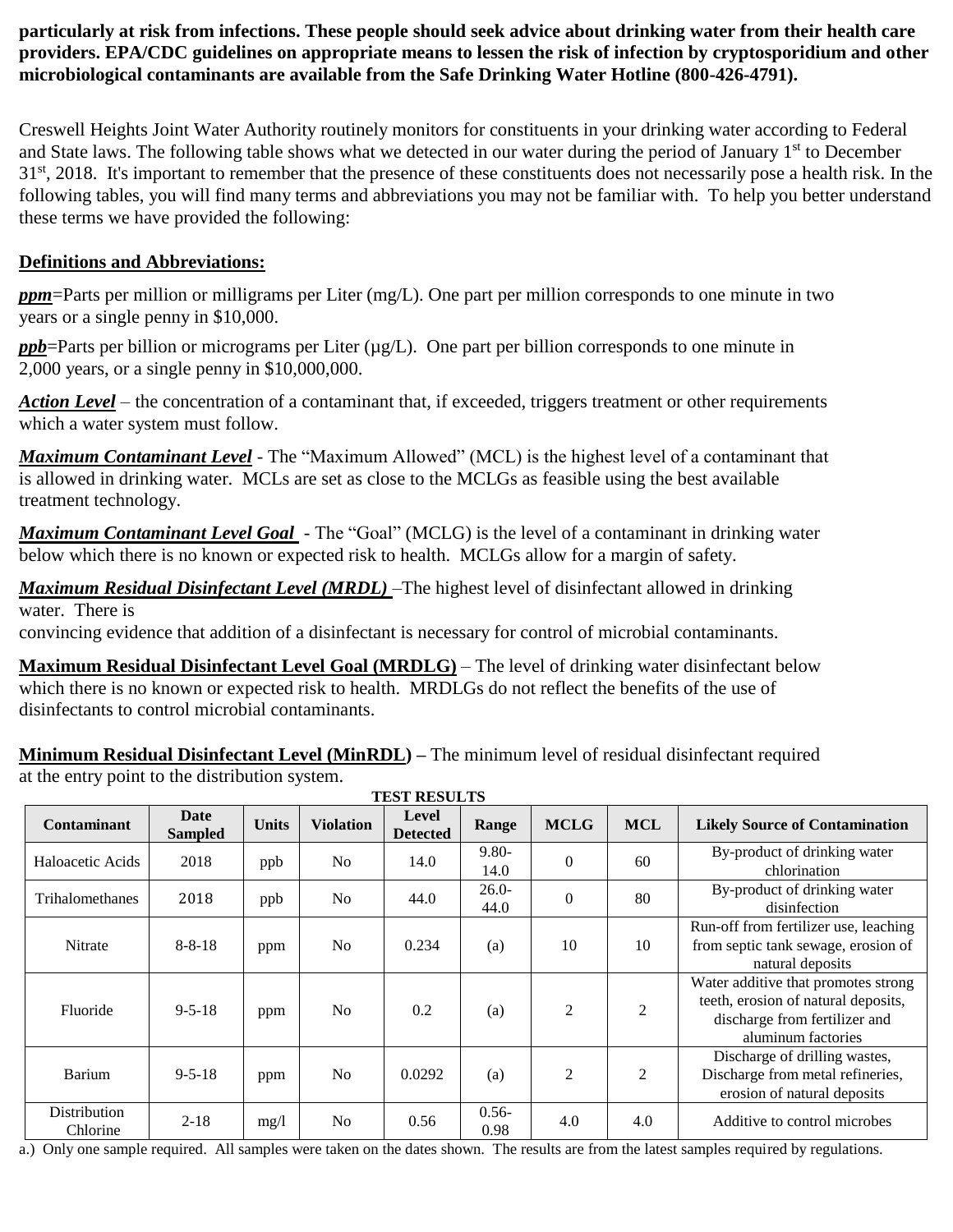| Entry Point Disinfectant |               |                                 |                               |      |                        |                  |                                            |  |
|--------------------------|---------------|---------------------------------|-------------------------------|------|------------------------|------------------|--------------------------------------------|--|
| Contaminant              | <b>MinRDL</b> | <b>Lowest level</b><br>detected | Range of<br><b>Detections</b> | Unit | Date<br><b>Sampled</b> | <b>Violation</b> | <b>Likely Source of Contamination</b>      |  |
| <b>Chlorine</b>          | 0.65          | 0.74                            | 0.74-1.1                      | ppm  | 4/11/2018              | No               | Water additive used to control<br>microbes |  |

**Entry Point Disinfectant**

### **Lead Testing**

In 2018 CHJA tested 60 homes in two consecutive six month sampling periods for the presence of lead and copper in their household plumbing, the 90<sup>th</sup> percentile results for both lead and copper were below the action levels as you can see in the chart below. If present elevated levels of lead can cause serious health problems, especially for pregnant women and young children. Lead in drinking water is primarily from materials and components associated with service lines and home plumbing. CHJA is responsible for providing high quality drinking water, but cannot control the variety of materials used in plumbing components. When your water has been sitting for several hours, you can minimize the potential for lead exposure by flushing your tap for 30 seconds to 2 minutes before using water for drinking or cooking. If you are concerned about lead in your water, you may wish to have your water tested. Information on lead in drinking water, testing methods and steps you can take to minimize exposure is available from the Safe Drinking Water Hotline or at [http://www.epa.gov/safewater/lead.](http://www.epa.gov/safewater/lead)

**What can you do to reduce exposure to copper in drinking water? Run your water to flush out copper. If water hasn't been used for several hours, run water for 30 seconds to 2 minutes or until it becomes cold or reaches a steady temperature before using it for drinking or cooking.** 

| January-June 2018 |                              |                  |              |                           |                  |                  |            |                                                                                                                 |
|-------------------|------------------------------|------------------|--------------|---------------------------|------------------|------------------|------------|-----------------------------------------------------------------------------------------------------------------|
| Contaminant       | <b>Date</b><br>Sampled       | <b>Violation</b> | <b>Units</b> | <b>90TH</b><br>Percentile | Range            | <b>MCLG</b>      | <b>MCL</b> | <b>Likely Source of Contamination</b>                                                                           |
|                   |                              |                  |              |                           |                  |                  |            |                                                                                                                 |
| Lead              | $4 - 5 - 18$<br>$5 - 9 - 18$ | No               | ppm          | $\boldsymbol{0}$          | A                | $\boldsymbol{0}$ | $AL=0.015$ | Corrosion of household plumbing<br>systems; erosion of natural<br>deposits                                      |
| Copper            | $4 - 5 - 18$<br>$5 - 9 - 18$ | N <sub>o</sub>   | ppm          | 0.866                     | $.142 -$<br>1.13 | 1.3              | $AL=1.3$   | Corrosion of household plumbing<br>systems; erosion of natural<br>deposits; leaching from wood<br>preservatives |

A. All samples were non detects or 0.

#### **July-December 2018**

| Contaminant | <b>Date</b><br><b>Sampled</b>    | <b>Violation</b> | <b>Units</b> | <b>90TH</b><br>Percentile | Range              | <b>MCLG</b> | <b>MCL</b>   | <b>Likely Source of Contamination</b>                                                                           |
|-------------|----------------------------------|------------------|--------------|---------------------------|--------------------|-------------|--------------|-----------------------------------------------------------------------------------------------------------------|
| Lead        | $10 - 31 - 18$<br>$12 - 12 - 18$ | No               | ppm          | 0                         | $0-$<br>0.0018     | $\theta$    | $AL = 0.015$ | Corrosion of household plumbing<br>systems; erosion of natural<br>deposits                                      |
| Copper      | $10 - 31 - 18$<br>12-12-18       | No               | ppm          | 0.859                     | $0.195 -$<br>0.960 | 1.3         | $AL=1.3$     | Corrosion of household plumbing<br>systems; erosion of natural<br>deposits; leaching from wood<br>preservatives |